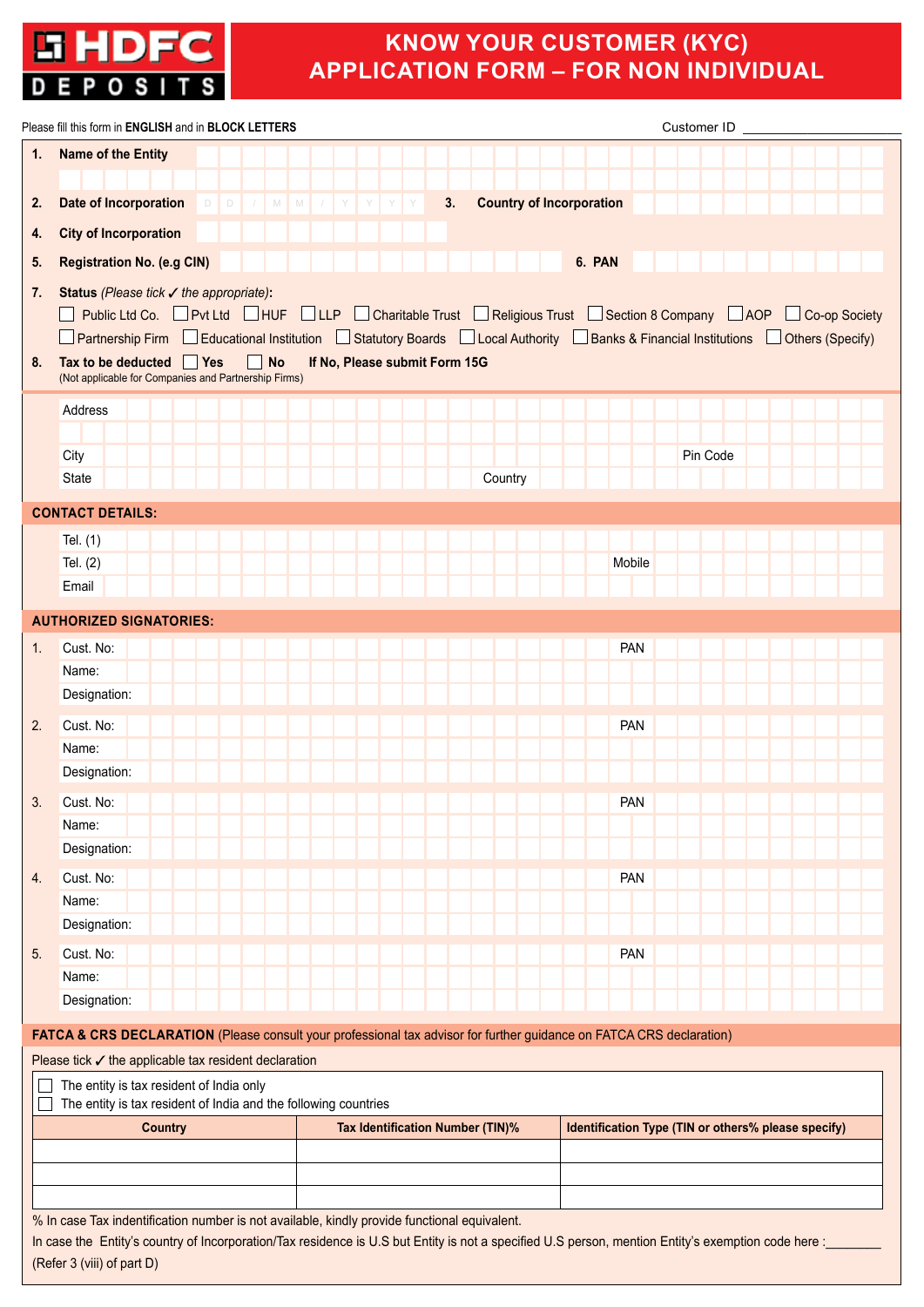| <b>PART A</b> (to be filled by financial institutions or direct reporting NFEs)                                                               |                                                                                                                                                                                                                |                                                                                                                                                                                                             |
|-----------------------------------------------------------------------------------------------------------------------------------------------|----------------------------------------------------------------------------------------------------------------------------------------------------------------------------------------------------------------|-------------------------------------------------------------------------------------------------------------------------------------------------------------------------------------------------------------|
| We are $a$ :                                                                                                                                  | GIIN:                                                                                                                                                                                                          | GIIN not available (please tick $\checkmark$ as applicable)                                                                                                                                                 |
| Financial institution<br>(Refer 1 of Part D)<br>Direct Reporting NFE<br>(Refer 3(vii) of Part D)<br>(please tick $\checkmark$ as appropriate) | <b>Note:</b> IF you do not have a GIIN but you are a<br>sponsored by another entity, please provide<br>your sponsor's GIIN above and indicate your<br>sponsor's name below :<br>Name of the sponsoring entity: | Applied for<br>Following options are available only for Financial<br>institutions:<br>Not required to apply for<br>(Please specify sub category. Refer 1A of Part D)<br>Not obtained - Non Participating FI |
|                                                                                                                                               |                                                                                                                                                                                                                |                                                                                                                                                                                                             |

|  |  |  | <b>PART B</b> (to be filled by NFEs other than direct reporting NFEs – Please fill any 1 as appropriate) |  |  |
|--|--|--|----------------------------------------------------------------------------------------------------------|--|--|
|--|--|--|----------------------------------------------------------------------------------------------------------|--|--|

| 1. | Is the entity a publicly traded company (i.e, a company<br>whose shares are regularly traded on an established<br>securities market) (Refer 2A of Part D)                | $\vert$ $\vert$ Yes (if Yes, please specify any one stock exchange on which the stock is regularly traded)<br>Name of the Stock Exchange:                                                                                                                                       |
|----|--------------------------------------------------------------------------------------------------------------------------------------------------------------------------|---------------------------------------------------------------------------------------------------------------------------------------------------------------------------------------------------------------------------------------------------------------------------------|
| 2. | Is the entity a related entity of a publicly traded company<br>(a company whose shares are regularly traded on an<br>established securities market) (Refer 2B of Part D) | Yes (if Yes, please specify name of the listed company and one stock exchange on<br>which the stock is regularly traded)<br>Name of Listed Co.:<br><b>Nature of Relation:</b><br>Subsidiary of the listed company Controlled by a listed company<br>Name of the Stock Exchange: |
| 3. | Is the entity an active NFE (Refer 2C of Part D)                                                                                                                         | Name of Business:<br>Yes<br>Please specify the sub-category of active NFE<br>(Mention code – Refer 2C of Part D)                                                                                                                                                                |
| 4. | Is the entity an passive NFE (Refer 3(ii) of Part D)                                                                                                                     | Name of Business:<br>Yes                                                                                                                                                                                                                                                        |

### **PART C** (to be filled only by Passive NFEs, specified US persons or owner documented FFI)

Please list below the details of each controlling person(s) confirming all countries of tax residency / permanent residency / citizenship and all tax identification numbers for EACH controlling persons. (Please attach additional sheets if necessary). Owner documented FFIs should provide FFI owner reporting statement and Auditors Letter with required details as mentioned in Form W8 BEN E (Refer 3(vi) of Part D)

| <b>Details</b>                                             | <b>Controlling Person 1</b>                                                   | <b>Controlling Person 2</b>                       | <b>Controlling Person 3</b>               | <b>Controlling Person 4</b>          | <b>Controlling Person 5</b>          |
|------------------------------------------------------------|-------------------------------------------------------------------------------|---------------------------------------------------|-------------------------------------------|--------------------------------------|--------------------------------------|
| Name                                                       |                                                                               |                                                   |                                           |                                      |                                      |
| Existing Cust. ID                                          |                                                                               |                                                   |                                           |                                      |                                      |
| Controlling Person Type Code<br>(Refer 3 (iv) A of Part D) |                                                                               |                                                   |                                           |                                      |                                      |
| Country of Tax Residency*                                  |                                                                               |                                                   |                                           |                                      |                                      |
| $\mathsf{TIN}$ **                                          |                                                                               |                                                   |                                           |                                      |                                      |
| Identification Type<br>(TIN or other, please specify)      |                                                                               |                                                   |                                           |                                      |                                      |
| PAN / AADHAR#                                              |                                                                               |                                                   |                                           |                                      |                                      |
|                                                            |                                                                               |                                                   |                                           |                                      |                                      |
|                                                            |                                                                               |                                                   |                                           |                                      |                                      |
| Address                                                    |                                                                               |                                                   |                                           |                                      |                                      |
|                                                            | PIN:                                                                          | PIN:                                              | PIN:                                      | PIN:                                 | PIN:                                 |
|                                                            | State:                                                                        | State:                                            | State:                                    | State:                               | State:                               |
|                                                            | Country:                                                                      | Country:                                          | Country:                                  | Country:                             | Country:                             |
| Mobile No.                                                 |                                                                               |                                                   |                                           |                                      |                                      |
| City of Birth                                              |                                                                               |                                                   |                                           |                                      |                                      |
| Country of Birth                                           |                                                                               |                                                   |                                           |                                      |                                      |
| Nationality                                                |                                                                               |                                                   |                                           |                                      |                                      |
| Date of Birth                                              |                                                                               |                                                   |                                           |                                      |                                      |
| Gender                                                     |                                                                               |                                                   |                                           |                                      |                                      |
| Father's Name                                              |                                                                               |                                                   |                                           |                                      |                                      |
| Occupation Type                                            | Service  <br><b>Business</b><br>Others                                        | Service <sub>1</sub><br><b>Business</b><br>Others | Service<br><b>Business</b><br>Others<br>П | Service<br><b>Business</b><br>Others | Service<br><b>Business</b><br>Others |
| % of beneficial interest                                   |                                                                               |                                                   |                                           |                                      |                                      |
|                                                            | *To include US where controlling person is a US Citizen or Green Card Holder. |                                                   |                                           |                                      |                                      |

\*\*In case TIN is not available, kindly provide functional equivalent. # Valid ID proof must be attached.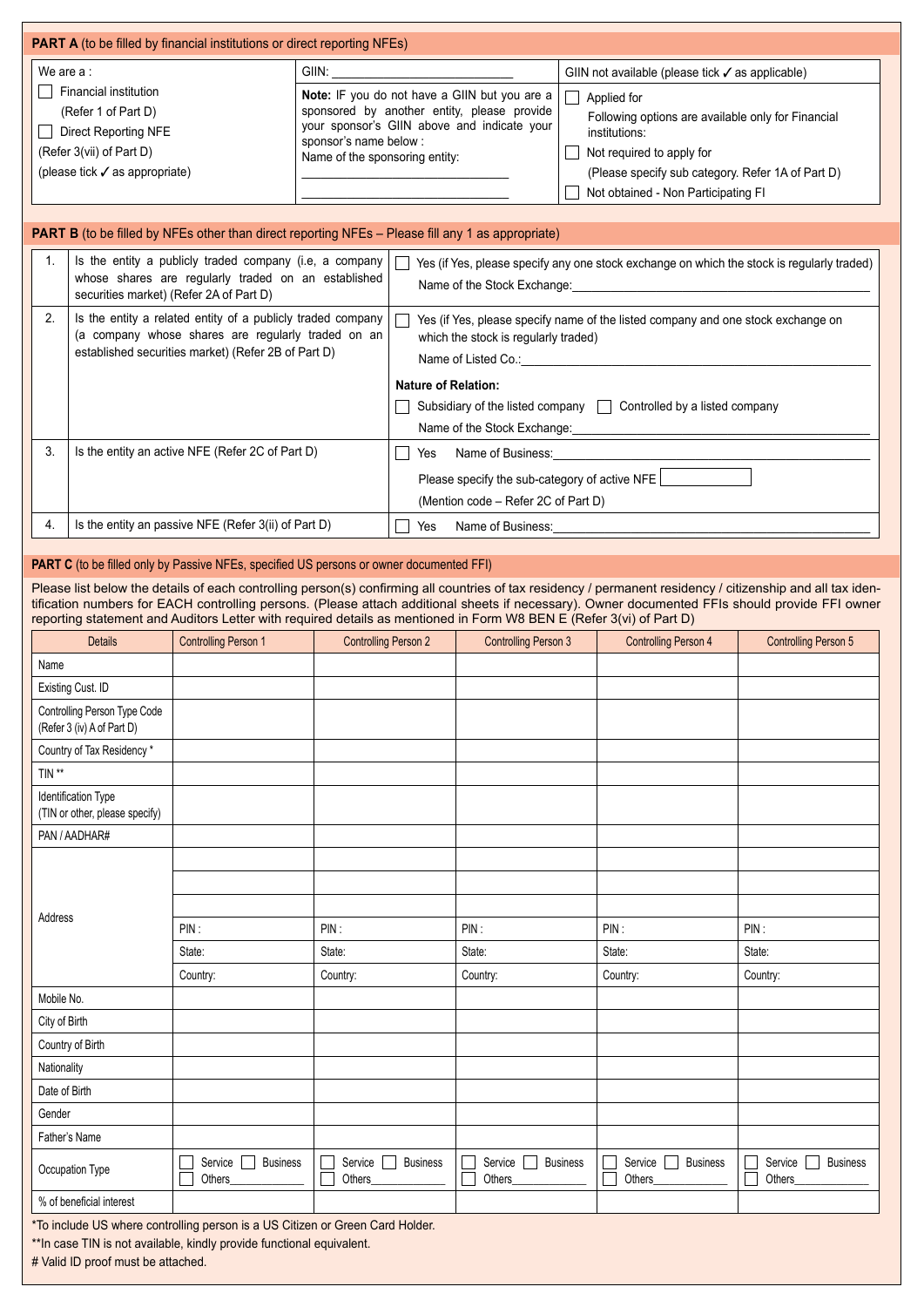## **FATCA & CRS – TERMS AND CONDITIONS:**

The Central Board of Direct Taxes has notified Rules 114F to 114H as part of the Income Tax Rules, 1962, which require Indian Financial Institutions to seek additional personal, tax and beneficial owner information and certain certifications and documentation from all our depositors. In relevant cases, information will have to be reported to tax authorities / appointed agencies. Towards compliance, we may also be required to provide information to any institutions such as withholding agents for the purpose of ensuring appropriate withholding from the account or any proceeds in relation thereto.

Should there be any change in any information provided by you, please ensure you advise us promptly i.e within 30 days. If you have any questions about your tax residency, please contact your tax advisor. If any controlling person of the entity is a US citizen/ resident / Green Card Holder, please include United States in the foreign country information field alongwith the US Tax Identification Number.

It is mandatory to supply a TIN or functional equivalent if the country in which you are a tax resident issues such Identifiers. If no TIN is yet available or has not yet been issued, please provide an explanation and attach to this form.

#### **CERTIFICATIONS:**

I / We have read and understood the information requirements and the terms and conditions mentioned in this form (read alongwith the FATCA and CRS Instructions and Definitions under Part D) and hereby confirm that the information provide by me / us on this form is true, correct and complete.

I/We hereby agree and confirm to inform HDFC Limited for any modification to this information promptly.

I/We also confirm that I have read and understood the FATCA & CRS – Terms and Conditions above and hereby accept the same.

| Name:        |  |  |  |        |  |  |  |  |  | Signature: |  |  |
|--------------|--|--|--|--------|--|--|--|--|--|------------|--|--|
| Designation: |  |  |  |        |  |  |  |  |  |            |  |  |
|              |  |  |  |        |  |  |  |  |  |            |  |  |
| Name:        |  |  |  |        |  |  |  |  |  | Signature: |  |  |
| Designation: |  |  |  |        |  |  |  |  |  |            |  |  |
|              |  |  |  |        |  |  |  |  |  |            |  |  |
| Name:        |  |  |  |        |  |  |  |  |  | Signature: |  |  |
| Designation: |  |  |  |        |  |  |  |  |  |            |  |  |
|              |  |  |  |        |  |  |  |  |  |            |  |  |
|              |  |  |  |        |  |  |  |  |  |            |  |  |
| Date:        |  |  |  | Place: |  |  |  |  |  |            |  |  |

## **Attestation/For Office Use Only**

| Customer No. | <b>Branch</b> | KYC Verified by (Employee Name) | Employee code | Date | Signature |
|--------------|---------------|---------------------------------|---------------|------|-----------|
|              |               |                                 |               |      |           |
|              |               |                                 |               |      |           |
|              |               |                                 |               |      |           |

#### **PART D: FATCA & CRS – INSTRUCTIONS AND DEFINITIONS:**

#### **1. Financial Institution (FI)**

- The term FI means any financial institution that is a Depository Institution, Custodial Institution, Investment Entity or Specified Insurance company, as defined.
- Depository institution: is an entity that accepts deposits in the ordinary course of banking or similar business.
	- Custodial institution: is an entity that holds as a substantial portion of its business, holds financial assets for the account of others and where it's income attributale to holding financial assets and related financial services equals or exceeds 20 percent of the entity's gross income during the shorter of -
		- (i) The three financial years preceding the year in which determination is made; or
		- (ii) The period during which the entity has been in existence, whichever is less.
- Investment entity is any entity:
	- $\checkmark$  That primarily conducts a business or operates for or on behalf of a customer for any of the following activities or operations for or on behalf of a customer
		- (i) Trading in money market instruments (cheques, bills, certificates of deposit, derivatives, etc.); foreign exchange; exchange, interest rate and index instruments; transferable securities; or commodity futures trading; or
		- (ii) Individual and collective portfolio management; or
		- (iii) Investing, administering or managing funds, money or financial asset or money on behalf of other persons;
- or and the control of the control of the control of the control of the control of the control of The gross income of which is primarily attributable to investing, reinvesting, or trading in financial assets, if the entity is managed by another entity that is a depository institution, a custodial institution, a specified insurance company, or an investment entity described above. An entity is treated as primarily conducting as a business one or more of the 3 activities described above, or an entity's gross income is primarily attributable to investing, reinvesting, or trading in financial assets of the entity's gross income attributable to the relevant activities equals or exceeds 50 percent of the entity's gross income during the shorter of :
	- (i) The three-year period ending on 31 March of the year preceding the year in which the determination is made; or
	- (ii) The period during which the entity has been in existence.
	- The term "Investment Entity" does not include an entity that is an active non-financial entity as per codes 03, 04, 05 and 06 (refer point 2c.)
- Specified Insurance Company: Entity that is an insurance company (or the holding company of an insurance company) that issues, or is obligated to make payments with respect to, a Cash Value Insurance Contract or an Annuity Contract.

# **1A FI's not required to apply for GIIN:**

| Code | Sub-category                                                                                                                                                                                                 |
|------|--------------------------------------------------------------------------------------------------------------------------------------------------------------------------------------------------------------|
|      | Governmental Entity, International Organization or Central Bank                                                                                                                                              |
|      | Treaty Qualified Retirement Fund; a Broad Participation Retirement Fund; a Narrow Participation Retirement Fund; or a Pension Fund of a Governmental Entity,  <br>International Organization or Central Bank |
| v    | Non-public fund of the armed forces, an employees' state insurance fund, a gratuity fund or a provident fund                                                                                                 |
|      | Entity is an Indian FI solely because it is an investment entity                                                                                                                                             |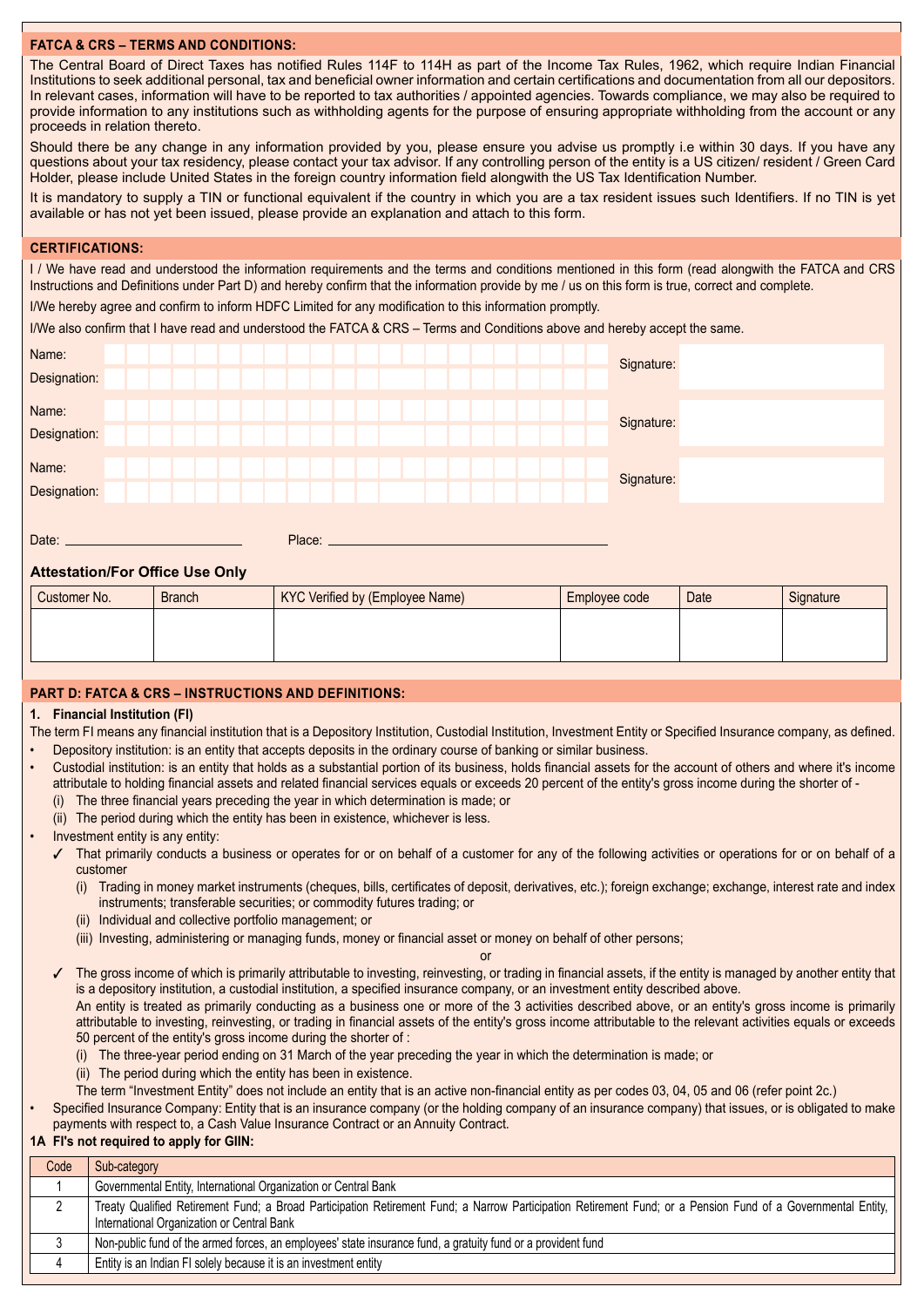| Code           |                        | Sub-category                                                                                                                                                                                                                                                                                                                                                                   |
|----------------|------------------------|--------------------------------------------------------------------------------------------------------------------------------------------------------------------------------------------------------------------------------------------------------------------------------------------------------------------------------------------------------------------------------|
| 5              |                        | Qualified credit card issuer                                                                                                                                                                                                                                                                                                                                                   |
| 6              |                        | Investment Advisors, Investment Managers& Executing Brokers                                                                                                                                                                                                                                                                                                                    |
| 7              |                        | Exempt collective investment vehicle                                                                                                                                                                                                                                                                                                                                           |
| 8              |                        | Indian Trust where the trustee is a reporting financial institution                                                                                                                                                                                                                                                                                                            |
| 9              |                        | FI with a local client base                                                                                                                                                                                                                                                                                                                                                    |
| 10             |                        | Non-registering local banks                                                                                                                                                                                                                                                                                                                                                    |
| 11             |                        | FFI with only Low-Value Accounts                                                                                                                                                                                                                                                                                                                                               |
| 12<br>13       |                        | Sponsored investment entity and controlled foreign corporation<br>Sponsored, Closely Held Investment Vehicle                                                                                                                                                                                                                                                                   |
| 14             |                        | Owner Documented FFI (Please provide FFI owner reporting statement and Auditors Letter with required details as mentioned in Form W8 BEN E)                                                                                                                                                                                                                                    |
|                |                        |                                                                                                                                                                                                                                                                                                                                                                                |
| 2.             |                        | Non-financial entity (NFE) - Entity that is not a financial institution<br>Types of NFEs that are regarded as excluded NFE are:                                                                                                                                                                                                                                                |
|                |                        | a. Publicly traded company (listed company)                                                                                                                                                                                                                                                                                                                                    |
|                |                        | A company is publicly traded if its stock are regularly traded on one or more established securities markets                                                                                                                                                                                                                                                                   |
|                |                        | (Established securities market means an exchange that is officially recognized and supervised by a governmental authority in which the securities                                                                                                                                                                                                                              |
|                |                        | market is located and that has a meaningful annual value of shares traded on the exchange)                                                                                                                                                                                                                                                                                     |
|                |                        | b. Related entity of a publicly traded company                                                                                                                                                                                                                                                                                                                                 |
|                |                        | The NFE is a related entity of an entity whose shares are regularly traded on an established securities market;                                                                                                                                                                                                                                                                |
|                | C.                     | Active NFE : (is any one of the following):                                                                                                                                                                                                                                                                                                                                    |
| Code           |                        | Sub-category                                                                                                                                                                                                                                                                                                                                                                   |
| $\mathbf{1}$   |                        | Less than 50 percent of the NFE's gross income for the preceding financial year is passive income and less than 50 percent of the assets held by the NFE during the                                                                                                                                                                                                            |
|                |                        | preceding financial year are assets that produce or are held for the production of passive income;                                                                                                                                                                                                                                                                             |
| $\overline{2}$ |                        | The NFE is a Governmental Entity, an International Organization, a Central Bank, or an entity wholly owned by one or more of the foregoing;                                                                                                                                                                                                                                    |
| 3              |                        | Substantially all of the activities of the NFE consist of holding (in whole or in part) the outstanding stock of, or providing financing and services to, one or more subsidiaries that<br>engage in trades or businesses other than the business of a Financial Institution, except that an entity shall not qualify for this status if the entity functions as an investment |
|                |                        | fund, such as a private equity fund, venture capital fund, leveraged buyout fund, or any investment vehicle whose purpose is to acquire or fund companies and then hold                                                                                                                                                                                                        |
|                |                        | interests in those companies as capital assets for investment purposes;                                                                                                                                                                                                                                                                                                        |
| 4              |                        | The NFE is not yet operating a business and has no prior operating history, but is investing capital into assets with the intent to operate a business other than that of a                                                                                                                                                                                                    |
| 5              |                        | Financial Institution, provided that the NFE shall not qualify for this exception after the date that is 24 months after the date of the initial organization of the NFE;<br>The NFE was not a Financial Institution in the past five years, and is in the process of liquidating its assets or is reorganizing with the intent to continue or recommence                      |
|                |                        | operations in a business other than that of a Financial Institution;                                                                                                                                                                                                                                                                                                           |
| 6              |                        | The NFE primarily engages in financing and hedging transactions with, or for, Related Entities that are not Financial Institutions, and does not provide financing or hedging                                                                                                                                                                                                  |
|                |                        | services to any Entity that is not a Related Entity, provided that the group of any such Related Entities is primarily engaged in a business other than that of a Financial<br>Institution:                                                                                                                                                                                    |
| $\overline{7}$ |                        | Any NFE that fulfills all of the following requirements:                                                                                                                                                                                                                                                                                                                       |
|                |                        | It is established and operated in India exclusively for religious, charitable, scientific, artistic, cultural, athletic, or educational purposes; or it is established and operated                                                                                                                                                                                            |
|                |                        | in India and it is a professional organization, business league, chamber of commerce, labor organization, agricultural or horticultural organization, civic league or an                                                                                                                                                                                                       |
|                |                        | organization operated exclusively for the promotion of social welfare;                                                                                                                                                                                                                                                                                                         |
|                | $\bullet$              | It is exempt from income tax in India;                                                                                                                                                                                                                                                                                                                                         |
|                | $\bullet$<br>$\bullet$ | It has no shareholders or members who have a proprietary or beneficial interest in its income or assets;                                                                                                                                                                                                                                                                       |
|                |                        | The applicable laws of the NFE's country or territory of residence or the NFE's formation documents do not permit any income or assets of the NFE to be distributed to,<br>or applied for the benefit of, a private person or non-charitable Entity other than pursuant to the conduct of the NFE's charitable activities, or as payment of reasonable                         |
|                |                        | compensation for services rendered, or as payment representing the fair market value of property which the NFE has purchased; and                                                                                                                                                                                                                                              |
|                |                        | The applicable laws of the NFE's country or territory of residence or the NFE's formation documents require that, upon the NFE's liquidation or dissolution, all of its                                                                                                                                                                                                        |
|                |                        | assets be distributed to a governmental entity or other non-profit organization, or escheat to the government of the NFE's country or territory of residence or any<br>political subdivision thereof.                                                                                                                                                                          |
|                |                        | Explanation.- For the purpose of this sub-clause, the following shall be treated as fulfilling the criteria provided in the said sub-clause, namely:-                                                                                                                                                                                                                          |
|                |                        | (I) an Investor Protection Fund referred to in clause (23EA);                                                                                                                                                                                                                                                                                                                  |
|                |                        | (II) a Credit Guarantee Fund Trust for Small Industries referred to in clause 23EB; and                                                                                                                                                                                                                                                                                        |
|                |                        | (III) an Investor Protection Fund referred to in clause (23EC), of section 10 of Income Tax Act, 1961.                                                                                                                                                                                                                                                                         |
| 3.             |                        | <b>Other definitions:</b>                                                                                                                                                                                                                                                                                                                                                      |
| (i)            |                        | <b>Related entity</b>                                                                                                                                                                                                                                                                                                                                                          |
|                |                        | An entity is a 'related entity' of another entity if either entity controls the other entity, or the two entities are under common control For this purpose, control                                                                                                                                                                                                           |
|                |                        | includes direct or indirect ownership of more than 50% of the votes and value in an entity.                                                                                                                                                                                                                                                                                    |
| (ii)           |                        | <b>Passive NFE</b>                                                                                                                                                                                                                                                                                                                                                             |
|                |                        | The term passive NFE means                                                                                                                                                                                                                                                                                                                                                     |
|                |                        | (1) any non-financial entity which is not an active non-financial entity including a publicly traded corporation or related entity of a publicly traded company;                                                                                                                                                                                                               |
|                | <b>or</b>              |                                                                                                                                                                                                                                                                                                                                                                                |
|                |                        | (2) an investment entity defined in clause (1) of these instructions                                                                                                                                                                                                                                                                                                           |
|                |                        | (3) a withholding foreign partnership or withholding foreign trust;                                                                                                                                                                                                                                                                                                            |
|                |                        | (Note: Foreign persons having controlling interest in a passive NFE are liable to be reported for tax information compliance purposes)<br>(iii) Passive income                                                                                                                                                                                                                 |
|                |                        | The term passive income includes income by way of:                                                                                                                                                                                                                                                                                                                             |
|                |                        | (1) Dividends,                                                                                                                                                                                                                                                                                                                                                                 |
|                |                        |                                                                                                                                                                                                                                                                                                                                                                                |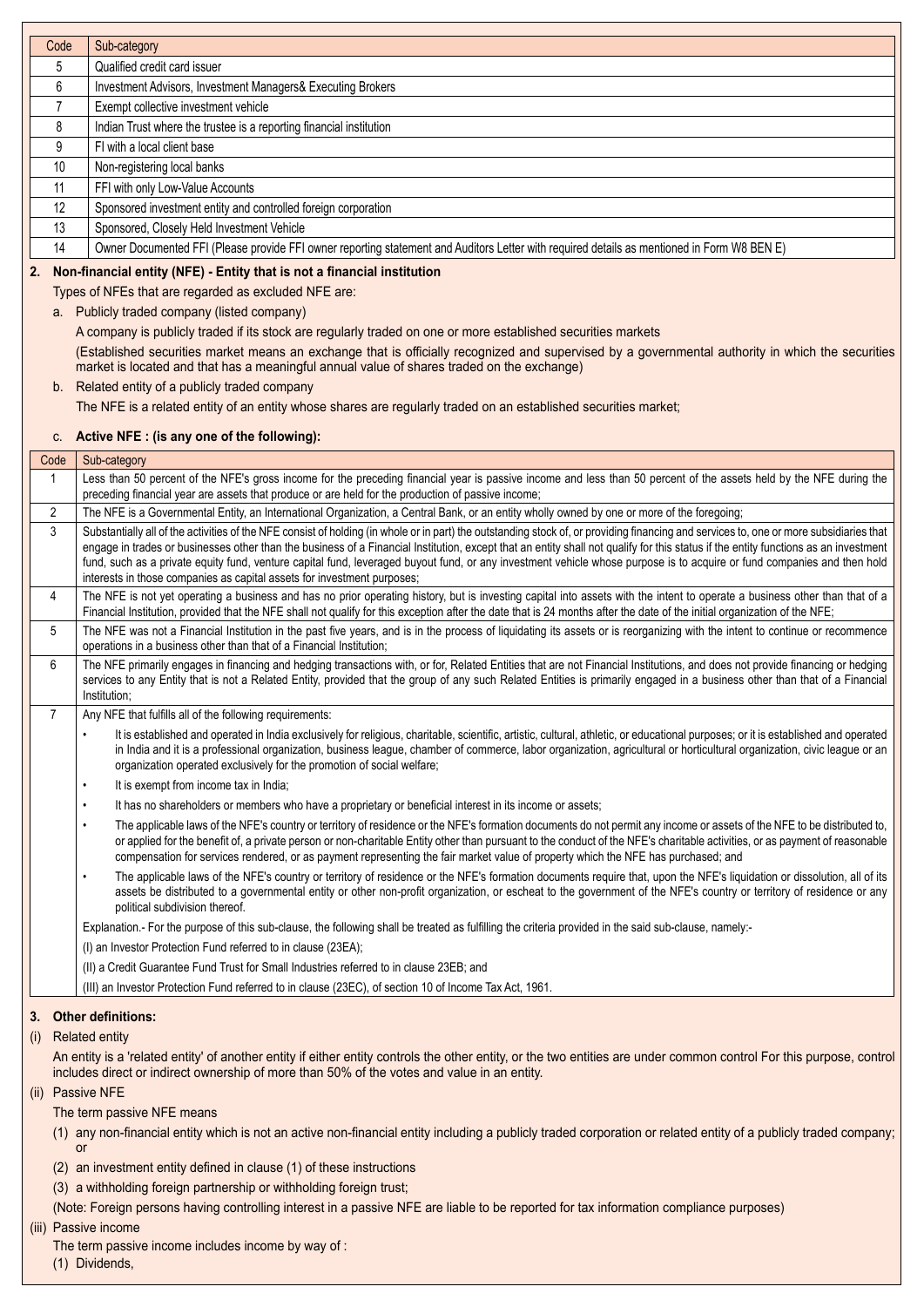(2) Interest

(3) Income equivalent to interest,

- (4) Rents and royalties, other than rents and royalties derived in the active conduct of a business conducted, at least in part, by employees of the NFE (5) Annuities
- (6) The excess of gains over losses from the sale or exchange of financial assets that gives rise to passive income
- (7) The excess of gains over losses from transactions (including futures, forwards, options and similar transactions) in any financial assets,
- (8) The excess of foreign currency gains over foreign currency losses

(9) Net income from swaps

(10)Amounts received under cash value insurance contracts

But passive income will not include, in case of a non-financial entity that regularly acts as a dealer in financial assets, any income from any transaction entered into in the ordinary course of such dealer's business as such a dealer.

(iv) Controlling persons

Controlling persons are natural persons who exercise control over an entity and includes a beneficial owner under sub-rule (3) of rule 9 of the Prevention of Money-Laundering (Maintenance of Records) Rules, 2005.In the case of a trust, the controlling person means the settlor, the trustees, the protector (if any), the beneficiaries or class of beneficiaries, and any other natural person exercising ultimate effective control over the trust. In the case of a legal arrangement other than a trust, controlling person means persons in equivalent or similar positions.

Pursuant to guidelines on identification of Beneficial Ownership issued vide the following circulars as amended from time to time, persons (other than Individuals) are required to provide details of Beneficial Owner(s) ('BO');

- i) DBOD.AML.BC. No. 71/14.01.001/2012-13, issued on the 18th January, 2013 by the Reserve Bank of India; or
- ii) CI/MIRSD/2/2013, issued on the 24th January, 2013 by the Securities and Exchange Board of India; or

iii) IRDA/SDD/GDL/CIR/019/02/2013, issued on the 4th February, 2013 by the Insurance Regulatory and Development Authority.

Accordingly, the Beneficial Owner means 'Natural Person', who, whether acting alone or together, or through one or more juridical person, exercises control through ownership or who ultimately has a controlling ownership interest of / entitlements to:

- (1) More than 25% of shares or capital or profits of the juridical person, where the juridical person is a company;
- (2) More than 15% of the capital or profits of the juridical person, where the juridical person is a partnership; or

(3) More than 15% of the property or capital or profits of the juridical person, where the juridical person is an unincorporated association or body of individuals. Where the client is a trust, the financial institution shall identify the beneficial owners of the client and take reasonable measures to verify the identity of such persons, through the identity of the settler of the trust, the trustee, the protector, the beneficiaries with 15% or more interest in the trust and any other natural person exercising ultimate effective control over the trust through a chain of control or ownership.

Where no natural person is identified the identity of the relevant natural person who holds the position of senior managing official.

#### **(A) Controlling Person Type:**

| Code | Sub-category                                | Code | Sub-category                                         |
|------|---------------------------------------------|------|------------------------------------------------------|
|      | CP of legal person-ownership                | 8    | CP of legal arrangement-trust-other                  |
|      | CP of legal person-other means              | 9    | CP of legal arrangement-Other-settlor equivalent     |
|      | CP of legal person-senior managing official | 10   | CP of legal arrangement-Other-trustee equivalent     |
|      | CP of legal arrangement-trust-settlor       |      | CP of legal arrangement-Other-protector equivalent   |
|      | CP of legal arrangement-trust-trustee       | 12   | CP of legal arrangement-Other-beneficiary equivalent |
| 6    | CP of legal arrangement-trust-protector     | 13   | CP of legal arrangement-Other-other equivalent       |
|      | CP of legal arrangement-trust-beneficiary   | 14   | CP - unknown                                         |

(v) Specified U.S. person – A U.S person other than the following:

(1) a corporation the stock of which is regularly traded on one or more established securities markets;

- (2) any corporation that is a member of the same expanded affiliated group, as defined in section 1471(e)(2) of the U.S. Internal Revenue Code, as a corporation described in clause (i);
- (3) the United States or any wholly owned agency or instrumentality thereof;
- (4) any State of the United States, any U.S. Territory, any political subdivision of any of the foregoing, or any wholly owned agency or instrumentality of any one or more of the foregoing;
- (5) any organization exempt from taxation under section 501(a) of the U.S. Internal Revenue Code or an individual retirement plan as defined in section 7701(a)(37) of the U.S. Internal Revenue Code;
- (6) any bank as defined in section 581 of the U.S. Internal Revenue Code;
- (7) any real estate investment trust as defined in section 856 of the U.S. Internal Revenue Code;
- (8) any regulated investment company as defined in section 851 of the U.S. Internal Revenue Code or any entity registered with the U.S. Securities and Exchange Commission under the Investment Company Act of 1940 (15 U.S.C. 80a-64);
- (9) any common trust fund as defined in section 584(a) of the U.S. Internal Revenue Code;
- (10) any trust that is exempt from tax under section 664(c) of the U.S. Internal Revenue Code or that is described in section 4947(a)(1) of the U.S. Internal Revenue Code;
- (11) a dealer in securities, commodities, or derivative financial instruments (including notional principal contracts, futures, forwards, and options) that is registered as such under the laws of the United States or any State;
- (12) a broker as defined in section 6045(c) of the U.S. Internal Revenue Code; or
- (13) any tax-exempt trust under a plan that is described in section 403(b) or section 457(g) of the U.S. Internal Revenue Code.

#### (vi) Owner documented FFI

- An FFI meets the following requirements:
- (a) The FFI is an FFI solely because it is an investment entity;
- (b) The FFI is not owned by or related to any FFI that is a depository institution, custodial institution, or specified insurance company;